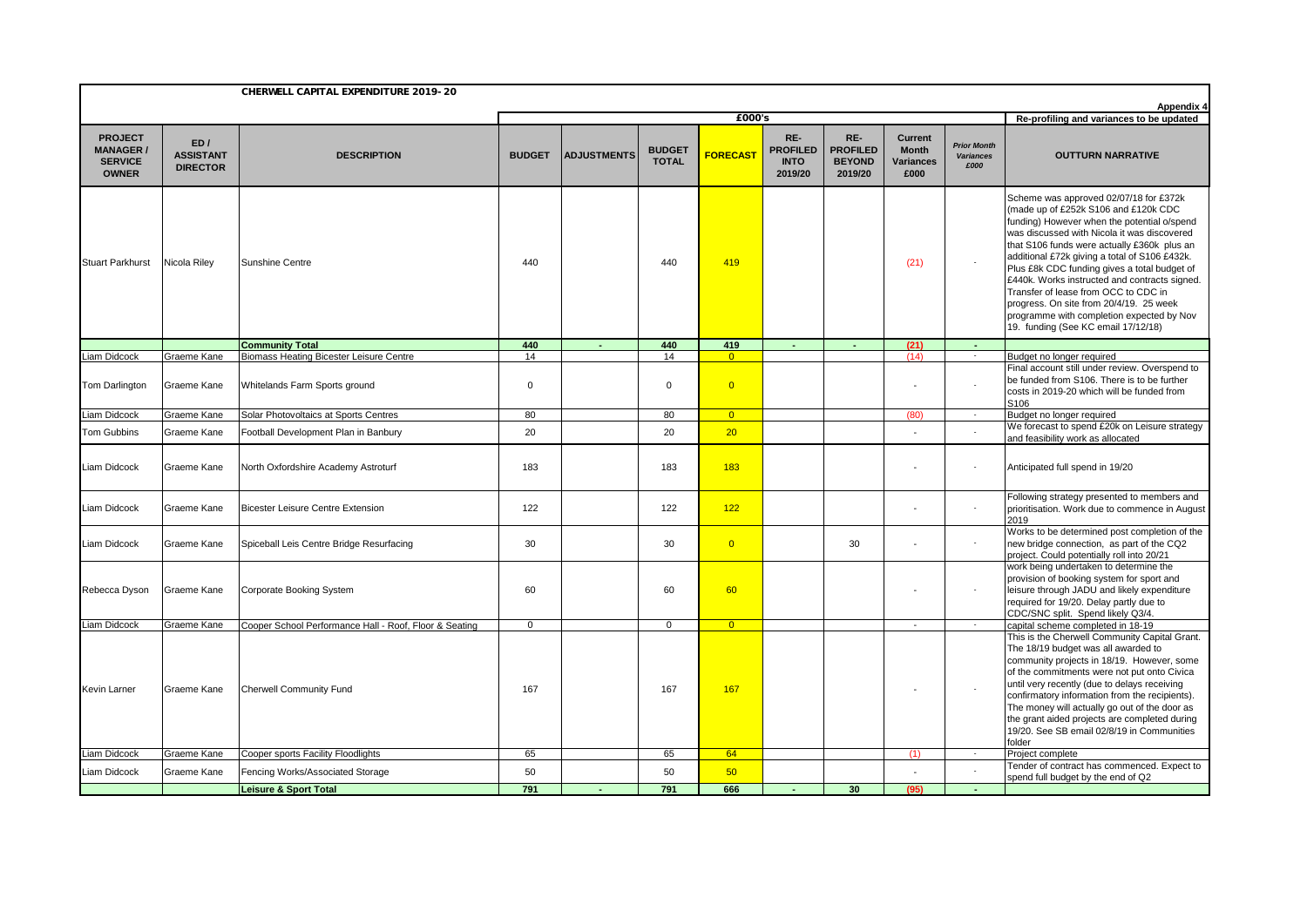|                                                                      |                                            | CHERWELL CAPITAL EXPENDITURE 2019-20                            |                |                    |                               |                 |                                                  |                                                    |                                                            |                                                |                                                                                                                                                                                                                                                                                                                                                                                                                                                                                                                                                                 |
|----------------------------------------------------------------------|--------------------------------------------|-----------------------------------------------------------------|----------------|--------------------|-------------------------------|-----------------|--------------------------------------------------|----------------------------------------------------|------------------------------------------------------------|------------------------------------------------|-----------------------------------------------------------------------------------------------------------------------------------------------------------------------------------------------------------------------------------------------------------------------------------------------------------------------------------------------------------------------------------------------------------------------------------------------------------------------------------------------------------------------------------------------------------------|
|                                                                      |                                            |                                                                 |                |                    |                               | £000's          |                                                  |                                                    |                                                            |                                                | Appendix 4<br>Re-profiling and variances to be updated                                                                                                                                                                                                                                                                                                                                                                                                                                                                                                          |
| <b>PROJECT</b><br><b>MANAGER /</b><br><b>SERVICE</b><br><b>OWNER</b> | ED/<br><b>ASSISTANT</b><br><b>DIRECTOR</b> | <b>DESCRIPTION</b>                                              | <b>BUDGET</b>  | <b>ADJUSTMENTS</b> | <b>BUDGET</b><br><b>TOTAL</b> | <b>FORECAST</b> | RE-<br><b>PROFILED</b><br><b>INTO</b><br>2019/20 | RE-<br><b>PROFILED</b><br><b>BEYOND</b><br>2019/20 | <b>Current</b><br><b>Month</b><br><b>Variances</b><br>£000 | <b>Prior Month</b><br><b>Variances</b><br>£000 | <b>OUTTURN NARRATIVE</b>                                                                                                                                                                                                                                                                                                                                                                                                                                                                                                                                        |
| <b>Tim Mills</b>                                                     | Gillian Douglas                            | <b>Disabled Facilities Grants</b>                               | 749            | 1,093              | 1,842                         | 1,400           |                                                  | 442                                                |                                                            | $\overline{\phantom{a}}$                       | expect to spend £1.4m but will need to roll<br>forward whatever is not spent because this is<br>Better Care Fund money and cannot be used<br>for other purposes. . On that basis we shall<br>not need DFG capital from the Council for<br>2020-21                                                                                                                                                                                                                                                                                                               |
| <b>Tim Mills</b>                                                     | Gillian Douglas                            | <b>Discretionary Grants Domestic Properties</b>                 | 304            |                    | 304                           | 200             |                                                  |                                                    | (104)                                                      | $\sim$                                         | spend this year is rather uncertain and<br>depends heavily on the number of Landlords<br>Home Improvement Grants we can deliver.<br>We shall not spend more than £200k but if<br>may prove to be nearer £120k. At this stage<br>please report a£200k forecast. The £104k<br>difference was not and is not required this<br>year and does not need to be rolled forward.<br>The 5-year funding agreement for<br>Discretionary Grants is £150k pa until 2023-24.<br>I propose that we should roll forward any<br>underspend against our projected £200k<br>spend. |
|                                                                      | Gillian Douglas                            | Abritas Upgrade                                                 | 52             |                    | 52                            | 52              |                                                  |                                                    |                                                            |                                                | Upgrade of Abritas taking place so full spend is<br>expected.                                                                                                                                                                                                                                                                                                                                                                                                                                                                                                   |
|                                                                      |                                            | <b>Housing Total</b>                                            | 1.105          | 1.093              | 2.198                         | 1.652           |                                                  | 442                                                | (104)                                                      |                                                |                                                                                                                                                                                                                                                                                                                                                                                                                                                                                                                                                                 |
| <b>Ed Potter</b>                                                     | Graeme Kane                                | Car Park Refurbishments                                         | 192            |                    | 192                           | 192             |                                                  |                                                    | $\overline{\phantom{a}}$                                   | $\sim$                                         | Anticipated full spend in 19/20                                                                                                                                                                                                                                                                                                                                                                                                                                                                                                                                 |
| Ed Potter                                                            | Graeme Kane                                | <b>Energy Efficiency Projects</b>                               | 15             |                    | 15                            | 15              |                                                  |                                                    | $\sim$                                                     | $\sim$                                         | Anticipated full spend in 19/20                                                                                                                                                                                                                                                                                                                                                                                                                                                                                                                                 |
| Ed Potter                                                            | Graeme Kane                                | Glass Bank Recycling Scheme                                     | $\overline{0}$ |                    | $\mathsf 0$                   | $\overline{7}$  |                                                  |                                                    | $\overline{7}$                                             | $\overline{7}$                                 | 2 cages supplied not budgeted for                                                                                                                                                                                                                                                                                                                                                                                                                                                                                                                               |
| <b>Ed Potter</b>                                                     | Graeme Kane                                | <b>Public Conveniences</b>                                      | 250            |                    | 250                           | 250             |                                                  |                                                    | $\sim$                                                     | $\sim$                                         | Anticipated full spend in 19/20                                                                                                                                                                                                                                                                                                                                                                                                                                                                                                                                 |
| Ed Potter                                                            | Graeme Kane                                | Off Road Parking                                                | 18             |                    | 18                            | 18              |                                                  |                                                    |                                                            | $\sim$                                         | Anticipated full spend in 19/20                                                                                                                                                                                                                                                                                                                                                                                                                                                                                                                                 |
| Ed Potter                                                            | Graeme Kane                                | Vehicle Replacement Programme<br>Wheeled Bin Replacement Scheme | 1.179<br>45    |                    | 1.179                         | 1,200<br>45     |                                                  |                                                    | 21<br>$\overline{\phantom{a}}$                             | $\sim$                                         | On track for 19/20                                                                                                                                                                                                                                                                                                                                                                                                                                                                                                                                              |
| Ed Potter<br>Ed Potter                                               | Graeme Kane<br>Graeme Kane                 | Urban City Electricity Installations                            | 15             |                    | 45<br>15                      | 15              |                                                  |                                                    |                                                            |                                                | Anticipated full spend in 19/20<br>Anticipated full spend in 19/20                                                                                                                                                                                                                                                                                                                                                                                                                                                                                              |
| Ed Potter                                                            | Graeme Kane                                | Vehicle Lifting Equipment                                       | 20             |                    | 20                            | 20              |                                                  |                                                    | $\overline{\phantom{a}}$                                   | $\sim$                                         | Anticipated full spend in 19/20                                                                                                                                                                                                                                                                                                                                                                                                                                                                                                                                 |
| Ed Potter                                                            | Graeme Kane                                | Container Bin Replacement                                       | 20             |                    | 20                            | 20 <sup>2</sup> |                                                  |                                                    | $\sim$                                                     | $\sim$                                         | Anticipated full spend in 19/20                                                                                                                                                                                                                                                                                                                                                                                                                                                                                                                                 |
| Ed Potter                                                            | Graeme Kane                                | <b>Commercial Waste Containers</b>                              | 12             |                    | 12                            | 12 <sup>2</sup> |                                                  |                                                    | $\sim$                                                     |                                                | Anticipated full spend in 19/20                                                                                                                                                                                                                                                                                                                                                                                                                                                                                                                                 |
| Ed Potter                                                            | Graeme Kane                                | On Street Recycling Bins                                        | 25             |                    | 25                            | 25              |                                                  |                                                    | $\overline{\phantom{a}}$                                   | $\sim$                                         | Anticipated full spend in 19/20                                                                                                                                                                                                                                                                                                                                                                                                                                                                                                                                 |
| <b>Ed Potter</b>                                                     | Graeme Kane                                | Thorpe Lane Depot Capacity Enhancement                          | 50             |                    | 50                            | 52              |                                                  |                                                    | 2                                                          | $\sim$                                         | Slight Overspend in 19/20                                                                                                                                                                                                                                                                                                                                                                                                                                                                                                                                       |
|                                                                      |                                            | <b>Environment - Environment</b>                                | 1,841          |                    | 1,841                         | 1,871           | $\sim$                                           | $\sim$                                             | 30                                                         | $\overline{7}$                                 |                                                                                                                                                                                                                                                                                                                                                                                                                                                                                                                                                                 |
|                                                                      |                                            | Wellbeing, Environmental & Regulatory Total                     | 4,177          | 1.093              | 5.270                         | 4.608           | $\sim$                                           | 472                                                | (190)                                                      | $\overline{7}$                                 |                                                                                                                                                                                                                                                                                                                                                                                                                                                                                                                                                                 |
| Jane Norman                                                          | Robert Jolley                              | <b>Community Centre Refurbishments</b>                          | 84             |                    | 84                            | 84              |                                                  |                                                    | $\overline{\phantom{a}}$                                   |                                                | Anticipated full spend in 19/20                                                                                                                                                                                                                                                                                                                                                                                                                                                                                                                                 |
| Jane Norman                                                          | Robert Jolley                              | The Hill Youth Community Centre                                 | 989            | (989)              | $\mathbf 0$                   | $\overline{0}$  |                                                  |                                                    |                                                            |                                                | duplicate code, see 40107 for The Hill project                                                                                                                                                                                                                                                                                                                                                                                                                                                                                                                  |
| Andrew Bowe                                                          | Robert Jolley                              | East West Railways                                              | 1,450          |                    | 1,450                         | 1,450           |                                                  |                                                    | $\overline{\phantom{a}}$                                   | $\sim$                                         | Anticipated full spend in 19/20                                                                                                                                                                                                                                                                                                                                                                                                                                                                                                                                 |
| Robert Jolley                                                        | Paul Feehily                               | Graven Hill - Loans and Equity                                  | 13,000         |                    | 13,000                        | 13,000          |                                                  |                                                    |                                                            | $\sim$                                         | This drawn based on the funding requirements<br>of Graven Hill but should be drawn in full by the<br>year end.                                                                                                                                                                                                                                                                                                                                                                                                                                                  |
| Jenny Barker                                                         | Robert Jolley                              | NW Bicester Eco Business Centre                                 | 68             |                    | 68                            | 68              |                                                  |                                                    | $\overline{a}$                                             | $\sim$                                         | Anticipated full spend in 19/20                                                                                                                                                                                                                                                                                                                                                                                                                                                                                                                                 |
| Jane Norman                                                          | Robert Jolley                              | Cher Com Led Prog The Hill Com Centre                           | 110            | 989                | 1,099                         | 1,099           |                                                  |                                                    |                                                            |                                                | Project is on target for completion in summer<br>2019 and is on budget                                                                                                                                                                                                                                                                                                                                                                                                                                                                                          |
| Jane Norman                                                          | Robert Jollev                              | Build Programme Phase 1                                         |                |                    | $\Omega$                      | $\overline{4}$  |                                                  |                                                    | $\overline{4}$                                             |                                                | Phase one - based on figures from table at<br>bottom                                                                                                                                                                                                                                                                                                                                                                                                                                                                                                            |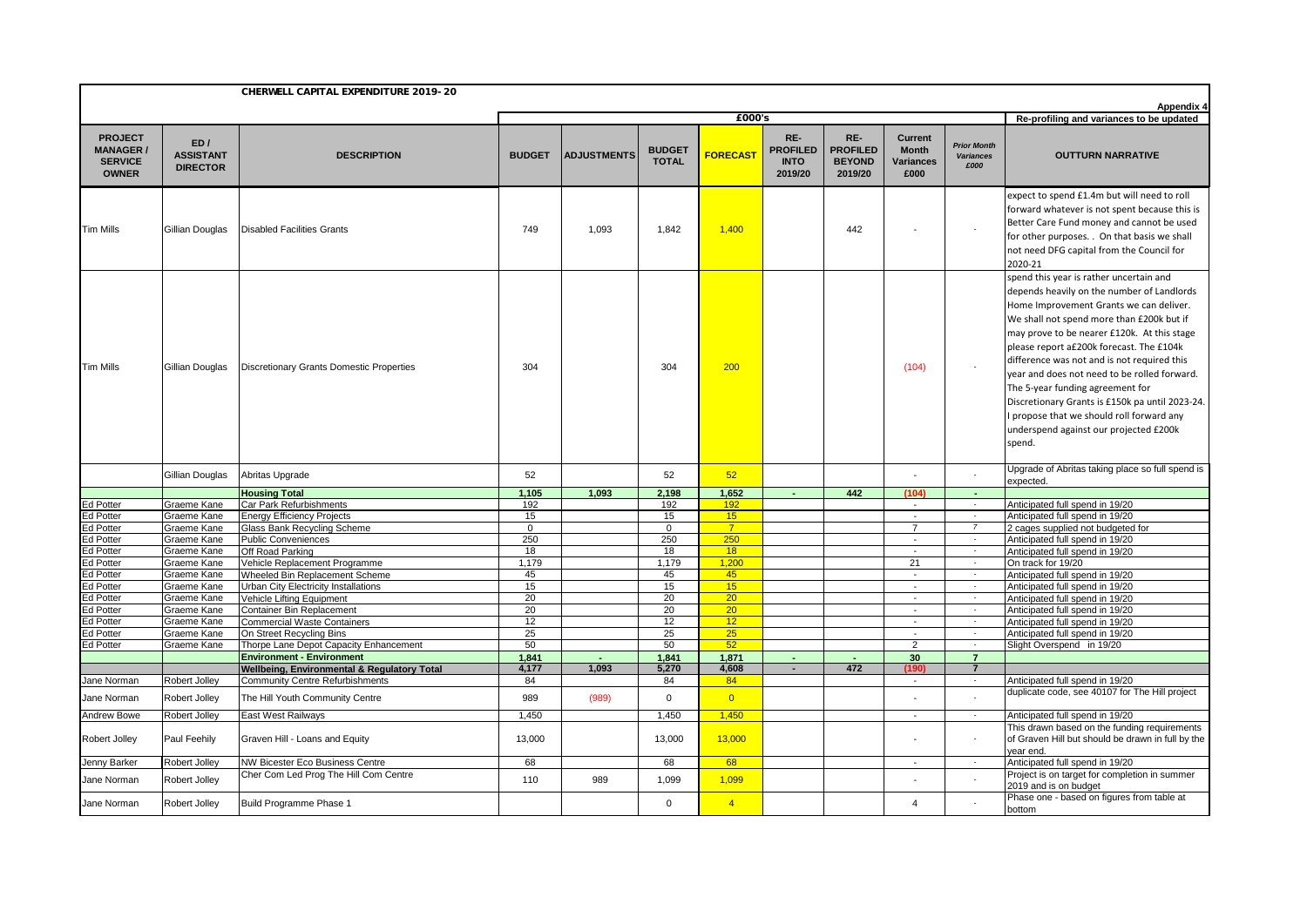| <b>PROJECT</b><br><b>MANAGER/</b><br><b>SERVICE</b><br><b>OWNER</b> | ED/<br><b>ASSISTANT</b><br><b>DIRECTOR</b><br>Robert Jolley<br>Robert Jolley | <b>DESCRIPTION</b><br>Build Programme Phase 1b<br>Build Programme Phase 2<br>Place & Growth - Economy & Regeneration<br><b>Place &amp; Growth Total</b> | <b>BUDGET</b><br>3,554<br>10,900<br>29.082<br>29.082 | <b>ADJUSTMENTS</b> | <b>BUDGET</b><br><b>TOTAL</b><br>3,554 | <b>FORECAST</b><br>3,554 | RE-<br><b>PROFILED</b><br><b>INTO</b><br>2019/20 | RE-<br><b>PROFILED</b><br><b>BEYOND</b><br>2019/20 | <b>Current</b><br><b>Month</b><br>Variances<br>£000 | <b>Prior Month</b><br><b>Variances</b><br>£000 | <b>OUTTURN NARRATIVE</b><br>Anticipated full spend in 19/20 for Admiral<br>Holland & Creampot Crescent however                                                                                                                                                                                                                                                                                                              |
|---------------------------------------------------------------------|------------------------------------------------------------------------------|---------------------------------------------------------------------------------------------------------------------------------------------------------|------------------------------------------------------|--------------------|----------------------------------------|--------------------------|--------------------------------------------------|----------------------------------------------------|-----------------------------------------------------|------------------------------------------------|-----------------------------------------------------------------------------------------------------------------------------------------------------------------------------------------------------------------------------------------------------------------------------------------------------------------------------------------------------------------------------------------------------------------------------|
| Jane Norman<br>Jane Norman                                          |                                                                              |                                                                                                                                                         |                                                      |                    |                                        |                          |                                                  |                                                    |                                                     |                                                |                                                                                                                                                                                                                                                                                                                                                                                                                             |
|                                                                     |                                                                              |                                                                                                                                                         |                                                      |                    |                                        |                          |                                                  |                                                    |                                                     |                                                | Bicester Library is on hold. (emailed JK for<br><b>Bicester Library budget)</b>                                                                                                                                                                                                                                                                                                                                             |
|                                                                     |                                                                              |                                                                                                                                                         |                                                      |                    | 10,900                                 | 10,900                   |                                                  |                                                    |                                                     |                                                | The programme is being reviewed, more will be<br>known by Q2.                                                                                                                                                                                                                                                                                                                                                               |
|                                                                     |                                                                              |                                                                                                                                                         |                                                      |                    | 30.155                                 | 30,159                   |                                                  |                                                    | $\overline{4}$                                      |                                                |                                                                                                                                                                                                                                                                                                                                                                                                                             |
|                                                                     |                                                                              |                                                                                                                                                         |                                                      | $\sim$             | 30.155                                 | 30.159                   | $\sim$                                           | $\sim$                                             | $\overline{\mathbf{4}}$                             | $\sim$                                         |                                                                                                                                                                                                                                                                                                                                                                                                                             |
| Natasha Barnes                                                      | Claire Taylor                                                                | <b>Customer Self-Service Portal CRM Solution</b>                                                                                                        | 80                                                   |                    | $\Omega$                               | $\overline{0}$           |                                                  |                                                    |                                                     |                                                | Moved budget so combined with green celll<br>below. Anticipated full spend in 19/20.<br>Comment from Natasha Barnes: This was due<br>to be part of the project for Digital<br>Transformation (JADU) and the pot was due to<br>have moved to ICT last year.Suggest it is rolled<br>over but re-profiled asap was this maybe<br>needed to facilitate separation of the systems<br>associated. PN to review, possible savings. |
| <b>Tim Spiers</b>                                                   | Claire Taylor                                                                | EXKI PROD capy fwd planning IT hardware                                                                                                                 | $\mathbf{0}$                                         |                    | $\mathbf 0$                            | 13                       |                                                  |                                                    | 13                                                  |                                                | Looks like old Pos - confrim whether still<br>needed                                                                                                                                                                                                                                                                                                                                                                        |
| Rakesh Kumar                                                        | Claire Taylor                                                                | Land & Property Harmonisation                                                                                                                           | 249                                                  |                    | 249                                    | 144                      |                                                  |                                                    | (105)                                               |                                                | Planned to complete by end of FY -<br>Replacement of Land and Property systems.<br>PN to provide update. Left an u/s to offset<br>HR/Replacement o/s below                                                                                                                                                                                                                                                                  |
| Tim Spiers                                                          | Claire Taylor                                                                | 5 Year Rolling HW / SW Replacement Prog                                                                                                                 | 69                                                   |                    | 69                                     | 69                       |                                                  |                                                    |                                                     |                                                | Planned to complete by end of FY - Windows<br>10/Office 365 roll out and computer<br>replacement.                                                                                                                                                                                                                                                                                                                           |
| <b>Tim Spiers</b>                                                   | <b>Claire Taylor</b>                                                         | Business Systems Harmonisation Programme                                                                                                                | 40                                                   |                    | 40                                     | 24                       |                                                  |                                                    | (16)                                                |                                                | Rolling budget supporting joint teams.<br>Forecasted 16K under budget - offsets 16K<br>o/s in unified comms                                                                                                                                                                                                                                                                                                                 |
| <b>Tim Spiers</b>                                                   | Claire Taylor                                                                | Upgrade Uninterrupted Pwr Supp Back up / Datacentre                                                                                                     | 19                                                   |                    | 19                                     | 19                       |                                                  |                                                    |                                                     | $\sim$                                         | Migrate remaining services to data centre                                                                                                                                                                                                                                                                                                                                                                                   |
| Tim Spiers                                                          | Claire Taylor                                                                | <b>IT Strategy Review</b>                                                                                                                               | 105                                                  |                    | 105                                    | 147                      |                                                  |                                                    | 42                                                  |                                                | Engagement ongoing planned to continue to<br>December 2019. Forecast needs updating as<br>these costs are for Entec SI (albeit 40% to<br>SNC) so forecast needs to be higher?                                                                                                                                                                                                                                               |
| <b>Tim Spiers</b>                                                   | Claire Taylor                                                                | <b>Digital Portal</b>                                                                                                                                   | $\mathsf 0$                                          |                    | $\mathbf 0$                            | 42                       |                                                  |                                                    | 42                                                  |                                                | 4K Commit = Spacecraft, looks like old PO?                                                                                                                                                                                                                                                                                                                                                                                  |
| <b>Tim Spiers</b>                                                   | Claire Taylor                                                                | Land & Property Harmonisation                                                                                                                           | $\mathbf{0}$                                         |                    | $\Omega$                               | $\overline{0}$           |                                                  |                                                    |                                                     |                                                | Planned to complete by end of FY, replacement<br>land and property systems                                                                                                                                                                                                                                                                                                                                                  |
| <b>Tim Spiers</b>                                                   | <b>Claire Taylor</b>                                                         | Customer Excellence & Digital Transfer                                                                                                                  | 32                                                   |                    | 112                                    | 112                      |                                                  |                                                    | $\sim$                                              | $\sim$                                         | Replace CRM system by end of year.                                                                                                                                                                                                                                                                                                                                                                                          |
| Hedd Vaughan-<br>Evans                                              | Claire Taylor                                                                | Unified Communications                                                                                                                                  | 112                                                  |                    | 112                                    | 137                      |                                                  |                                                    | 25                                                  |                                                | Need to invoice SNC £133,500. Leaves 25K<br>o/s which is offset against project 40057                                                                                                                                                                                                                                                                                                                                       |
|                                                                     |                                                                              | <b>Information Technology Total</b>                                                                                                                     | 706                                                  | п.                 | 706                                    | 706                      |                                                  |                                                    | $\Omega$                                            | $\sim$                                         |                                                                                                                                                                                                                                                                                                                                                                                                                             |
| Karen Edwards                                                       | Claire Taylor                                                                | HR / Payroll System replacement                                                                                                                         | 125                                                  |                    | 125                                    | 125                      |                                                  |                                                    |                                                     |                                                | 79K over - can this be offset by any other IT<br>underspends?                                                                                                                                                                                                                                                                                                                                                               |
|                                                                     |                                                                              | HR, OD and Payroll Total                                                                                                                                | 125                                                  |                    | 125                                    | 125                      |                                                  |                                                    |                                                     |                                                |                                                                                                                                                                                                                                                                                                                                                                                                                             |
|                                                                     |                                                                              | <b>Customers &amp; Service Development Total</b>                                                                                                        | 831                                                  | $\bf{0}$           | 831                                    | 831                      | $\bf{0}$                                         | $\mathbf{0}$                                       | $\mathbf{0}$                                        | $\mathbf{0}$                                   |                                                                                                                                                                                                                                                                                                                                                                                                                             |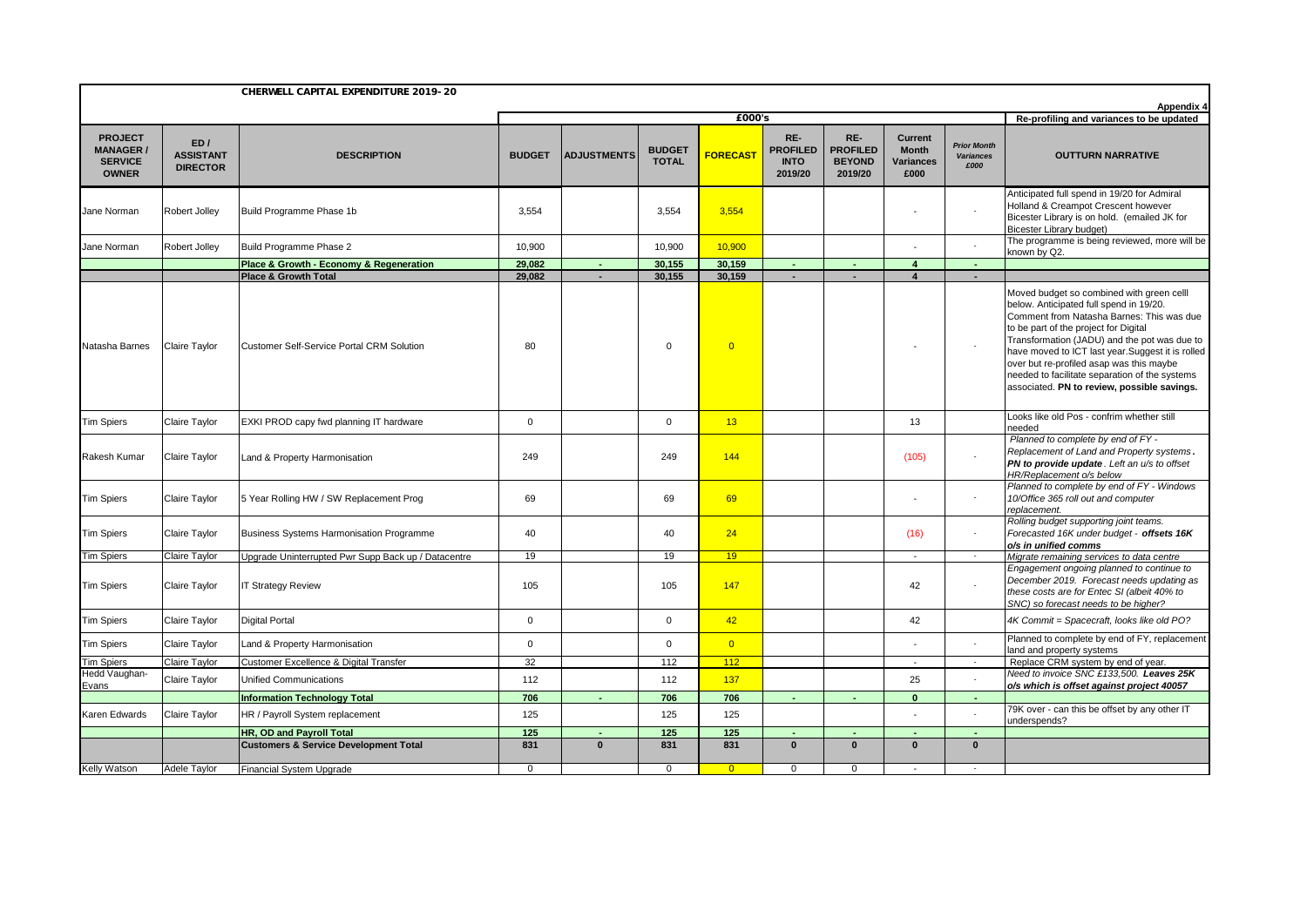|                                                                      |                                            | CHERWELL CAPITAL EXPENDITURE 2019-20                                               |               |                    |                                          |                 |                                                  |                                                    |                                                     |                                                | <b>Appendix 4</b>                                                                                                                                                                                                                                                                                                                                                                                                                                                                                                                                      |
|----------------------------------------------------------------------|--------------------------------------------|------------------------------------------------------------------------------------|---------------|--------------------|------------------------------------------|-----------------|--------------------------------------------------|----------------------------------------------------|-----------------------------------------------------|------------------------------------------------|--------------------------------------------------------------------------------------------------------------------------------------------------------------------------------------------------------------------------------------------------------------------------------------------------------------------------------------------------------------------------------------------------------------------------------------------------------------------------------------------------------------------------------------------------------|
|                                                                      |                                            |                                                                                    |               |                    | Re-profiling and variances to be updated |                 |                                                  |                                                    |                                                     |                                                |                                                                                                                                                                                                                                                                                                                                                                                                                                                                                                                                                        |
| <b>PROJECT</b><br><b>MANAGER /</b><br><b>SERVICE</b><br><b>OWNER</b> | ED/<br><b>ASSISTANT</b><br><b>DIRECTOR</b> | <b>DESCRIPTION</b>                                                                 | <b>BUDGET</b> | <b>ADJUSTMENTS</b> | <b>BUDGET</b><br><b>TOTAL</b>            | <b>FORECAST</b> | RE-<br><b>PROFILED</b><br><b>INTO</b><br>2019/20 | RE-<br><b>PROFILED</b><br><b>BEYOND</b><br>2019/20 | <b>Current</b><br><b>Month</b><br>Variances<br>£000 | <b>Prior Month</b><br><b>Variances</b><br>£000 | <b>OUTTURN NARRATIVE</b>                                                                                                                                                                                                                                                                                                                                                                                                                                                                                                                               |
| <b>Belinda Green</b>                                                 | Adele Taylor                               | Academy Harmonisation                                                              | 144           |                    | 144                                      | 144             | $\Omega$                                         | $\Omega$                                           |                                                     | $\sim$                                         | The capital pot was established to support the<br>project to transfer the CDC Revs and Bens<br>data from the legacy software system,<br>Northgate, to the Academy system. Although<br>the data migration took place in 2017 there are<br>a number of modules (which came as part of<br>the original system contract) that are still to be<br>implemented including OD customer portal,<br>automation of new claims for benefits and CT<br>discounts/exemptions, templating. These are<br>all in the work plan for 19/20. £57k reprofiled<br>from 18/19 |
| Kelly Watson                                                         | Adele Taylor                               | New E-Tenderings Portal for Procurement                                            | 30            |                    | 30                                       | $\overline{0}$  | $\Omega$                                         | $\Omega$                                           | (30)                                                | $\overline{\phantom{a}}$                       | Budget for project is no longer required, an<br>additional module to the existing e-tendering<br>portal was purchased.                                                                                                                                                                                                                                                                                                                                                                                                                                 |
| Kelly Watson                                                         | Adele Taylor                               | Finance Replacement System                                                         | 210           |                    | 210                                      | 210             | $\Omega$                                         | $\Omega$                                           |                                                     |                                                | Currently out to tender, anticipated full spend in<br>19/20                                                                                                                                                                                                                                                                                                                                                                                                                                                                                            |
|                                                                      |                                            | <b>Finance Total</b>                                                               | 384           | $\blacksquare$     | 384                                      | 354             | $\sim$                                           | $\sim$                                             | (30)                                                | $\sim$                                         |                                                                                                                                                                                                                                                                                                                                                                                                                                                                                                                                                        |
| <b>Stuart Parkhurst</b>                                              | Robert Fuzesi                              | <b>Condition Survey Works</b>                                                      | 2             |                    | $\overline{2}$                           | $\overline{0}$  | $\mathbf{0}$                                     | $\overline{0}$                                     | (2)                                                 | $\sim$                                         | Works completed                                                                                                                                                                                                                                                                                                                                                                                                                                                                                                                                        |
| <b>Stuart Parkhurst</b>                                              | <b>Robert Fuzesi</b>                       | <b>Bradley Arcade Roof Repairs</b>                                                 | 30            |                    | 30                                       | 30              | $\mathbf 0$                                      | $\mathbf 0$                                        |                                                     | $\overline{\phantom{a}}$                       | Works partially completed, further investigation<br>required to complete works scope to be<br>created. On target for spend of £30K                                                                                                                                                                                                                                                                                                                                                                                                                     |
| <b>Stuart Parkhurst</b>                                              | <b>Robert Fuzesi</b>                       | Community Buildings - Remedial Works                                               | $\mathbf 0$   |                    | $\mathbf 0$                              | $\overline{0}$  | $\mathbf{0}$                                     | $\mathbf{0}$                                       | $\sim$                                              | $\sim$                                         | Works completed, PO to be closed                                                                                                                                                                                                                                                                                                                                                                                                                                                                                                                       |
| <b>Chris Hipkiss</b>                                                 | <b>Robert Fuzesi</b>                       | Spiceball Riverbank Reinstatement                                                  | 50            |                    | 50                                       | 50              | $\Omega$                                         | $\Omega$                                           |                                                     | $\mathcal{L}_{\mathcal{A}}$                    | Full spend anticipated in 19/20                                                                                                                                                                                                                                                                                                                                                                                                                                                                                                                        |
| <b>Stuart Parkhurst</b>                                              | <b>Robert Fuzesi</b>                       | Banbury Health Centre - Refurbishment of Ventilation,<br>Heating & Cooling Systems | 253           |                    | 253                                      | 100             | $\mathbf 0$                                      | 153                                                |                                                     | $\sim$                                         | In design stage, works progressing.<br>Discussions between CDC and tenant<br>regarding extension of the lease. The result of<br>which may affect scope of the project. Project<br>currently paused until resolved.                                                                                                                                                                                                                                                                                                                                     |
| <b>Stuart Parkhurst</b>                                              | <b>Robert Fuzesi</b>                       | Thorpe Way Industrial estate - Roof & Roof Lights                                  | $\mathbf{0}$  |                    | $\Omega$                                 | (2)             | $\mathbf{0}$                                     | $\mathbf{0}$                                       | (2)                                                 | $\sim$                                         | Works complete and project signed off.                                                                                                                                                                                                                                                                                                                                                                                                                                                                                                                 |
| <b>Chris Hipkiss</b>                                                 | Adele Taylor                               | Castle Quay 2                                                                      | 45,798        |                    | 45,798                                   | 45,798          | $\mathbf 0$                                      | $\mathbf 0$                                        |                                                     | $\sim$                                         | Programme ongoing, reprofile £45,798K into<br>19/20 and reprofile £24,667K beyond                                                                                                                                                                                                                                                                                                                                                                                                                                                                      |
| <b>Chris Hipkiss</b>                                                 | Adele Taylor                               | Castle Quay 1                                                                      | 7,636         |                    | 7,636                                    | 4,000           | $\mathbf 0$                                      | 3,636                                              |                                                     | $\mathcal{L}_{\mathcal{A}}$                    | Programme ongoing, forecast spend in 19/20 of<br>£4m. Reprofile remaining budget beyond 19/20                                                                                                                                                                                                                                                                                                                                                                                                                                                          |
| Shelagh Larard                                                       | <b>Robert Fuzesi</b>                       | Franklins House - Travelodge                                                       | 75            |                    | 75                                       | 50              | $\mathbf 0$                                      | $\mathbf 0$                                        | (25)                                                | $\sim$                                         | Retention payment c£25k payable to the<br>contractor in Aug 19. There will also be some<br>professional fees payable. Expect £50k spend<br>in 19/20 (see SL email 13/5/19 & 06/8/19))                                                                                                                                                                                                                                                                                                                                                                  |
| Robert Fuzesi                                                        | Adele Taylor                               | Housing & IT Asset System joint CDC/SNC                                            | 50            |                    | 50                                       | 50              | $\mathbf 0$                                      | $\mathbf 0$                                        |                                                     | $\sim$                                         | Possible harmonisation project will overtake<br>and therefore this budget/project will move<br>over. Project on hold until decision made.                                                                                                                                                                                                                                                                                                                                                                                                              |
| <b>Stuart Parkhurst</b>                                              | <b>Robert Fuzesi</b>                       | Orchard Way - external decorations                                                 | 95            |                    | 95                                       | 95              | $\Omega$                                         | $\Omega$                                           |                                                     |                                                | Tender received, to be ordered August 19. On<br>target for full spend in 19/20                                                                                                                                                                                                                                                                                                                                                                                                                                                                         |
| <b>Stuart Parkhurst</b>                                              | <b>Robert Fuzesi</b>                       | Retained Land                                                                      | 165           |                    | 165                                      | 143             | $\mathbf 0$                                      | $\mathbf 0$                                        | (22)                                                | $\sim$                                         | Works complete pending final account                                                                                                                                                                                                                                                                                                                                                                                                                                                                                                                   |
| <b>Stuart Parkhurst</b>                                              | <b>Robert Fuzesi</b>                       | Thorpe Place Industrial Units                                                      | 162           |                    | 162                                      | 162             | $\mathbf 0$                                      | $\mathbf 0$                                        | $\overline{\phantom{a}}$                            | $\overline{\phantom{a}}$                       | On site, 30 week programme. Project<br>anticipated to be delivered within budget, works<br>to be completed end of Aug 19. Defects<br>identified. Risk identified (time) Witholding<br>£100k which the council may be required to use<br>to repair the defects.                                                                                                                                                                                                                                                                                         |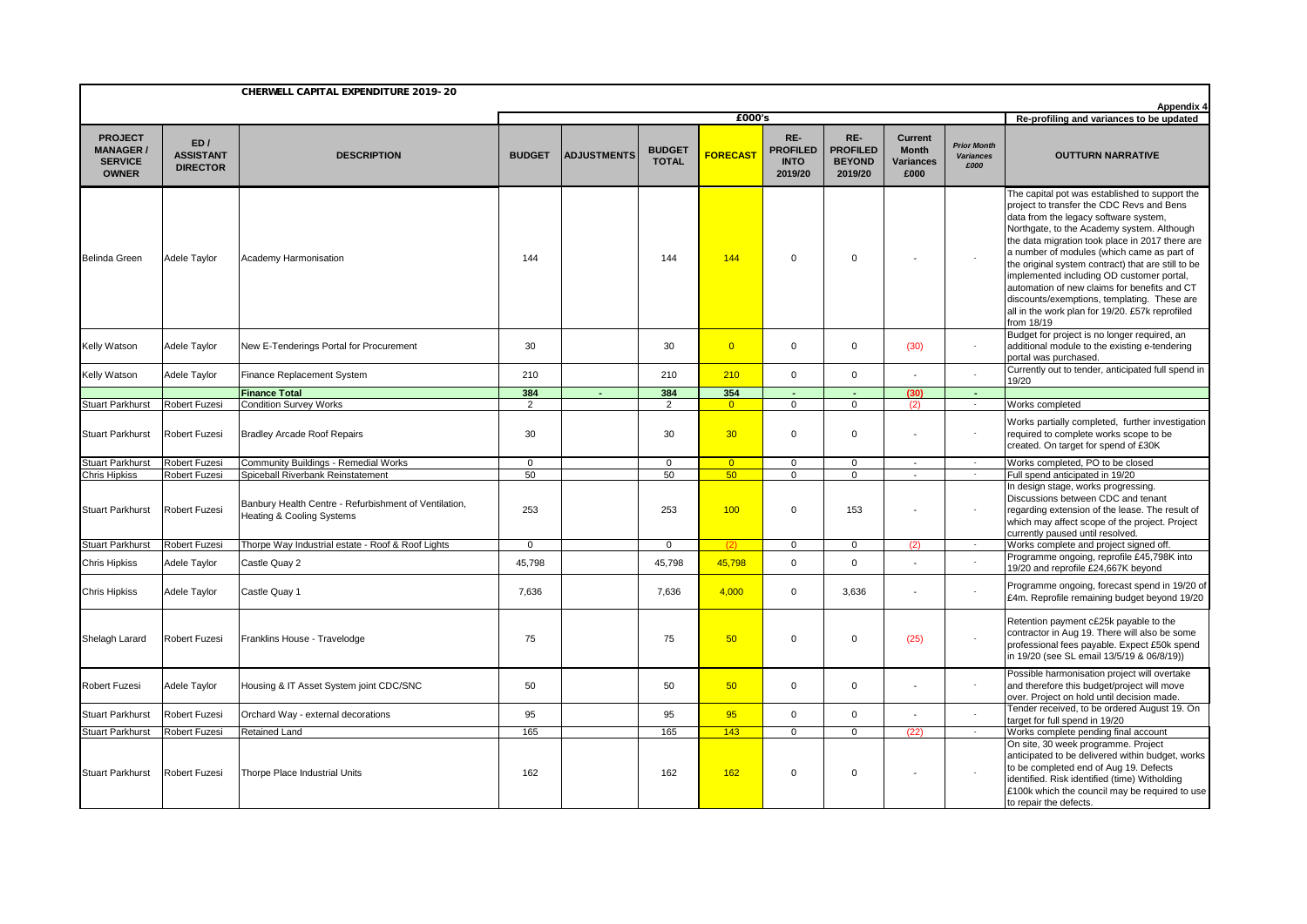|                                                                      |                                            | CHERWELL CAPITAL EXPENDITURE 2019-20                          |               |                    |                               |                 |                                                  |                                                    |                                                     |                                                        |                                                                                                                                                                                                                                                                |
|----------------------------------------------------------------------|--------------------------------------------|---------------------------------------------------------------|---------------|--------------------|-------------------------------|-----------------|--------------------------------------------------|----------------------------------------------------|-----------------------------------------------------|--------------------------------------------------------|----------------------------------------------------------------------------------------------------------------------------------------------------------------------------------------------------------------------------------------------------------------|
|                                                                      | £000's                                     |                                                               |               |                    |                               |                 |                                                  |                                                    |                                                     | Appendix 4<br>Re-profiling and variances to be updated |                                                                                                                                                                                                                                                                |
| <b>PROJECT</b><br><b>MANAGER /</b><br><b>SERVICE</b><br><b>OWNER</b> | ED/<br><b>ASSISTANT</b><br><b>DIRECTOR</b> | <b>DESCRIPTION</b>                                            | <b>BUDGET</b> | <b>ADJUSTMENTS</b> | <b>BUDGET</b><br><b>TOTAL</b> | <b>FORECAST</b> | RE-<br><b>PROFILED</b><br><b>INTO</b><br>2019/20 | RE-<br><b>PROFILED</b><br><b>BEYOND</b><br>2019/20 | <b>Current</b><br><b>Month</b><br>Variances<br>£000 | <b>Prior Month</b><br><b>Variances</b><br>£000         | <b>OUTTURN NARRATIVE</b>                                                                                                                                                                                                                                       |
| <b>Stuart Parkhurst</b>                                              | Robert Fuzesi                              | Thorpe Way Industrial Units                                   | 135           |                    | 135                           | 135             | $\mathbf 0$                                      | $\mathbf 0$                                        |                                                     |                                                        | On site, 30 week programme. Project<br>anticipated to be delivered within budget, works<br>to be completed end of Aug 19. Defects<br>identified. Risk identified (time) Witholding<br>£100k which the council may be required to use<br>to repair the defects. |
| <b>Stuart Parkhurst</b>                                              | Robert Fuzesi                              | Horsefair, Banbury                                            | 100           |                    | 100                           | 100             | $\mathbf 0$                                      | $\mathbf 0$                                        | $\overline{\phantom{a}}$                            |                                                        | Project under review. Previously tendered over<br>budget. Review at Q4                                                                                                                                                                                         |
| <b>Stuart Parkhurst</b>                                              | Robert Fuzesi                              | Thorpe Lane Depot - Tarmac / drainage                         | 110           |                    | 110                           | 110             | $\mathbf 0$                                      | $\mathbf 0$                                        |                                                     | $\sim$                                                 | On site, 30 week programme. Project<br>anticipated to be delivered within budget, works<br>to be completed end of Aug 19. Defects<br>identified. Risk identified (time) Witholding<br>£100k which the council may be required to use<br>to repair the defects. |
| <b>Stuart Parkhurst</b>                                              | <b>Robert Fuzesi</b>                       | EPC certification & compliance works                          | 40            |                    | 40                            | 40              | $\mathbf 0$                                      | $\mathbf 0$                                        |                                                     |                                                        | On site, 30 week programme. Project<br>anticipated to be delivered within budget, works<br>to be completed end of Aug 19.                                                                                                                                      |
| <b>Chris Hipkiss</b>                                                 | Adele Taylor                               | Tramway Industrial Estate, Banbury                            | $\mathbf{0}$  |                    | $\mathbf 0$                   | 15              | $\mathbf 0$                                      | $\mathbf 0$                                        | 15                                                  | $\sim$                                                 | Site survery works not budgeted for in 19/20                                                                                                                                                                                                                   |
|                                                                      | Nicola Riley                               | The Mill                                                      | 250           |                    | 250                           | 250             | $\mathbf 0$                                      | $\mathbf 0$                                        |                                                     |                                                        | Robert to provide forecast spend for 19/20 and<br>reprofile for 20/21. A recent condition survey of<br>the property outlined necessary remedial works<br>and approach that would need to be undertaken<br>to bring the building back into good repair.         |
| <b>Stuart Parkhurst</b>                                              | Robert Fuzesi                              | Banbury Museum Upgrade of AHU                                 | 110           |                    | 110                           | 110             | $\mathbf 0$                                      | $\mathbf 0$                                        |                                                     |                                                        | Order being raised for investigation stage which<br>will lead to full design. Full spend anticipated in<br>19/20                                                                                                                                               |
| <b>Stuart Parkhurst</b>                                              | Robert Fuzesi                              | Bodicote House Fire Compliance Works                          | 154           |                    | 154                           | 154             | $\mathbf{0}$                                     | $\mathbf{0}$                                       | $\sim$                                              | $\sim$                                                 | Order raised for design. Review in October                                                                                                                                                                                                                     |
| Stuart Parkhurst                                                     | Robert Fuzesi                              | The Fairway Garage Demolition                                 | 52            |                    | 52                            | 52              | 0                                                | $\mathbf 0$                                        | $\sim$                                              | $\sim$                                                 | Full spend anticipated in 19/20. Review Q3                                                                                                                                                                                                                     |
| <b>Stuart Parkhurst</b>                                              | Robert Fuzesi                              | BYHP Separation of Building to two units                      | 17            |                    | 17                            | 19              | $\mathbf 0$                                      | $\mathbf 0$                                        | $\overline{2}$                                      |                                                        | Order raised for design. Full spend anticipated<br>in 19/20 (slightly over)                                                                                                                                                                                    |
| <b>Stuart Parkhurst</b>                                              | Robert Fuzesi                              | Comlpliance Works with Energy Performanc                      | 169           |                    | 169                           | 169             | $\mathbf 0$                                      | $\mathbf 0$                                        |                                                     |                                                        | Phase one on site, 15 week programme.<br>Project anticipated to be on target, £130k spend<br>for works to be completed end of Aug 19.<br>Design works for Phase two works to<br>commence in September. On target for full<br>spend.                            |
| <b>Stuart Parkhurst</b>                                              | <b>Robert Fuzesi</b>                       | Ferriston Roof Covering                                       | 142           |                    | 142                           | 142             | $\mathbf 0$                                      | $\mathbf 0$                                        |                                                     | $\sim$                                                 | Works being tendered anticipated start date of<br>September. Full spend anticipated in 19/20                                                                                                                                                                   |
| <b>Stuart Parkhurst</b>                                              | Robert Fuzesi                              | Pioneer Square Fire Panel                                     | 20            |                    | 20                            | 20 <sup>°</sup> | $\mathbf 0$                                      | $\mathbf 0$                                        | $\overline{\phantom{a}}$                            | $\sim$                                                 | Order raised for design. Full spend anticipated<br>n 19/20                                                                                                                                                                                                     |
| <b>Stuart Parkhurst</b><br><b>Stuart Parkhurst</b>                   | Robert Fuzesi<br>Robert Fuzesi             | Corporate Asbestos Surveys<br>Corporate Fire Risk Assessments | 150<br>60     |                    | 150<br>60                     | 150<br>60       | $\mathbf 0$<br>$\mathbf 0$                       | 60<br>$\mathbf 0$                                  | 60                                                  | $\sim$<br>$\sim$                                       | Works are being assessed with the consultant.                                                                                                                                                                                                                  |
| <b>Stuart Parkhurst</b>                                              | Robert Fuzesi                              | Corporate Water Hygiene Legionella Asses                      | 35            |                    | 35                            | 35              | $\mathbf 0$                                      | $\mathbf 0$                                        | $\overline{\phantom{a}}$                            | $\sim$                                                 | Once full scope identified, works will proceed.                                                                                                                                                                                                                |
| <b>Stuart Parkhurst</b>                                              | Robert Fuzesi                              | Corporate Reinstatement Cost Assessments                      | 59            |                    | 59                            | 59              | $\mathbf 0$                                      | $\mathbf 0$                                        | $\overline{\phantom{a}}$                            | $\sim$                                                 | Potential to reprofile part works in to 20/21                                                                                                                                                                                                                  |
| <b>Stuart Parkhurst</b>                                              | Robert Fuzesi                              | <b>Works From Compliance Surveys</b>                          | 195           |                    | 195                           | 45              | $\mathbf 0$                                      | 150                                                |                                                     |                                                        |                                                                                                                                                                                                                                                                |
| <b>Stuart Parkhurst</b>                                              | Robert Fuzesi                              | Thorpe Place 18_19                                            | 75            |                    | 75                            | 75              | $\mathbf 0$                                      | $\mathbf 0$                                        |                                                     | $\sim$                                                 | works tendered July. Costs, more than<br>anticipated - alterting specification to make<br>effciencies and then retendered. Forecast start<br>date of December for a 4 week project. Full<br>spend anticipated in 19/20                                         |
| Robert Fuzesi                                                        | Adele Taylor                               | CDC Feasibility of utilisation of proper                      | 100           |                    | 100                           | $\overline{0}$  | $\mathbf 0$                                      | 100                                                |                                                     | $\sim$                                                 | Reprofiled.                                                                                                                                                                                                                                                    |
|                                                                      |                                            | <b>Property Total</b>                                         | 56,289        |                    | 56,289                        | 52,216          | ٠                                                | 4,099                                              | 26                                                  | $\sim$                                                 |                                                                                                                                                                                                                                                                |
|                                                                      |                                            | <b>Finance Services Total</b>                                 | 56,673        |                    | 56.673                        | 52,570          |                                                  | 4,099                                              | (4)                                                 |                                                        |                                                                                                                                                                                                                                                                |